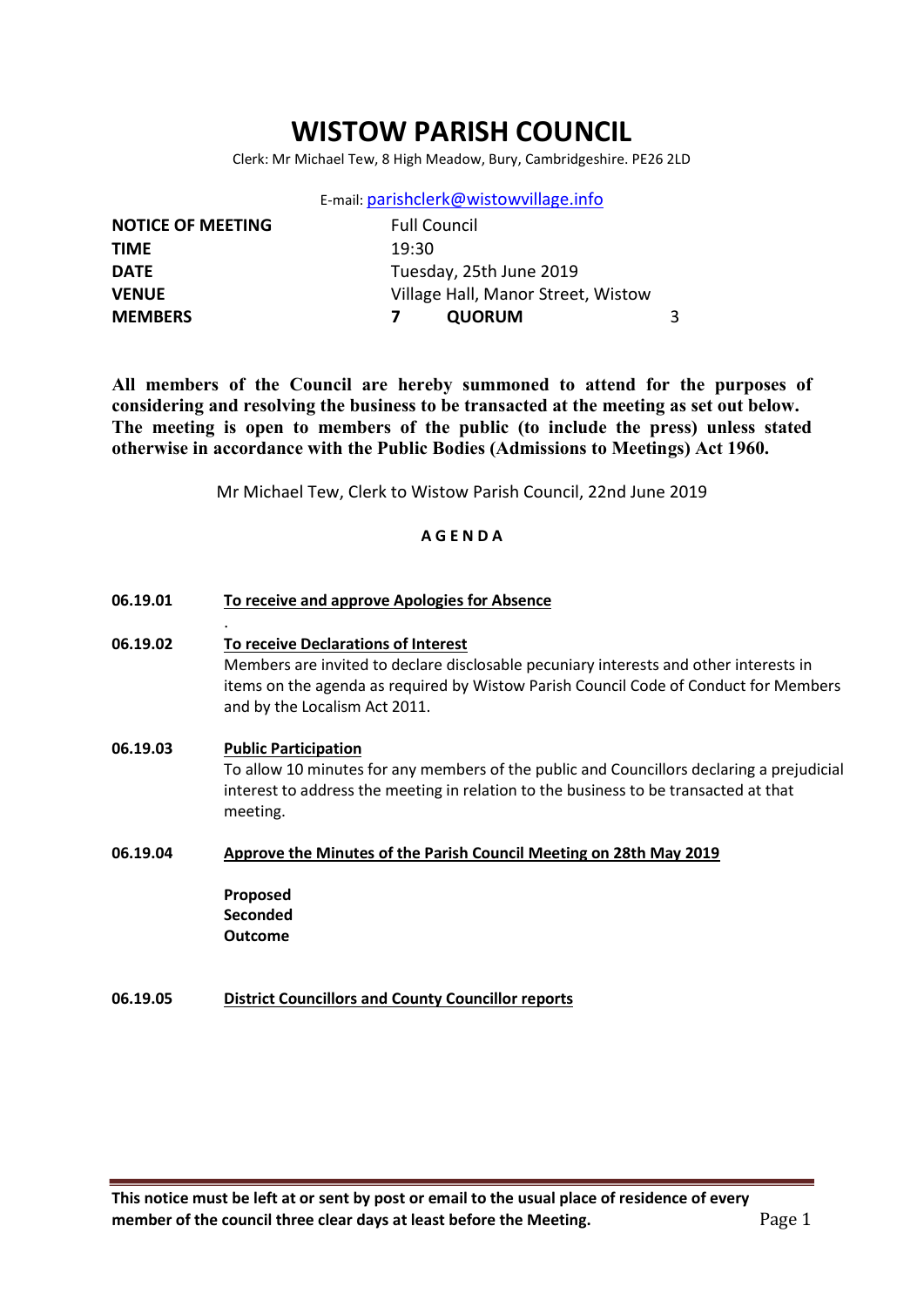### 06.19.06 Matters arising or carried forward from the previous meeting.

- 1 To receive an update of the review of the street lighting in the village. After the village open evenings for residents to express their views.
	- 2 Members to discuss a Yearly Plan for the Parish Council and any ideas bought forward.
	- 3 Dog Fouling Signs x 5 Have been ordered, awaiting delivery.

#### 06.19.07 Notification of planning items.

1 PARISH COUNCIL CONSULTATION – APPLICATION REF. 19/01082/HHFUL Single storey front garage extension to existing garage outbuilding building. Side extension to existing garage outbuilding to create a two storey annexe (to be used solely by a family member), conversion of the remaining out-building. Glen Lyon Wistow Toll Wistow Huntingdon PE28 2QL

### 06.19.08 Finance

To approve accounts for payment: 25th June 2019

| Date       | <b>Ref No</b> | Pavee         | <b>Description</b>   | Amount |
|------------|---------------|---------------|----------------------|--------|
| 25/06/2019 | 403           | <b>CGM</b>    | <b>Grass Cutting</b> | 621.60 |
| 25/06/2019 | 404           | <b>Mr Tew</b> | <b>Clerks Wages</b>  | 296.00 |

To note income received: Members to note income received for June 2019

| <b>Date</b> | Ref. No. | Pavee          | <b>Description</b>   | Amount |
|-------------|----------|----------------|----------------------|--------|
| 30/04/2019  |          | <b>HDC</b>     | Precept              | 15000  |
| 02/05/2019  |          | <b>HMRC</b>    | Vat Refund           | 827.11 |
| 13/06/2019  |          | <b>Textile</b> | <b>Textile Remit</b> | 48.00  |

Proposed Seconded **Outcome** 

#### 06.19.09 Traffic, Highways & Road Safety.

1 Chevron Sign Reported to CCC on the approach to the village just before the bridge, awaiting implementation.

### 06.19.10 Village Maintenance

1 Playing Park Hedge ref: Email from Resident.